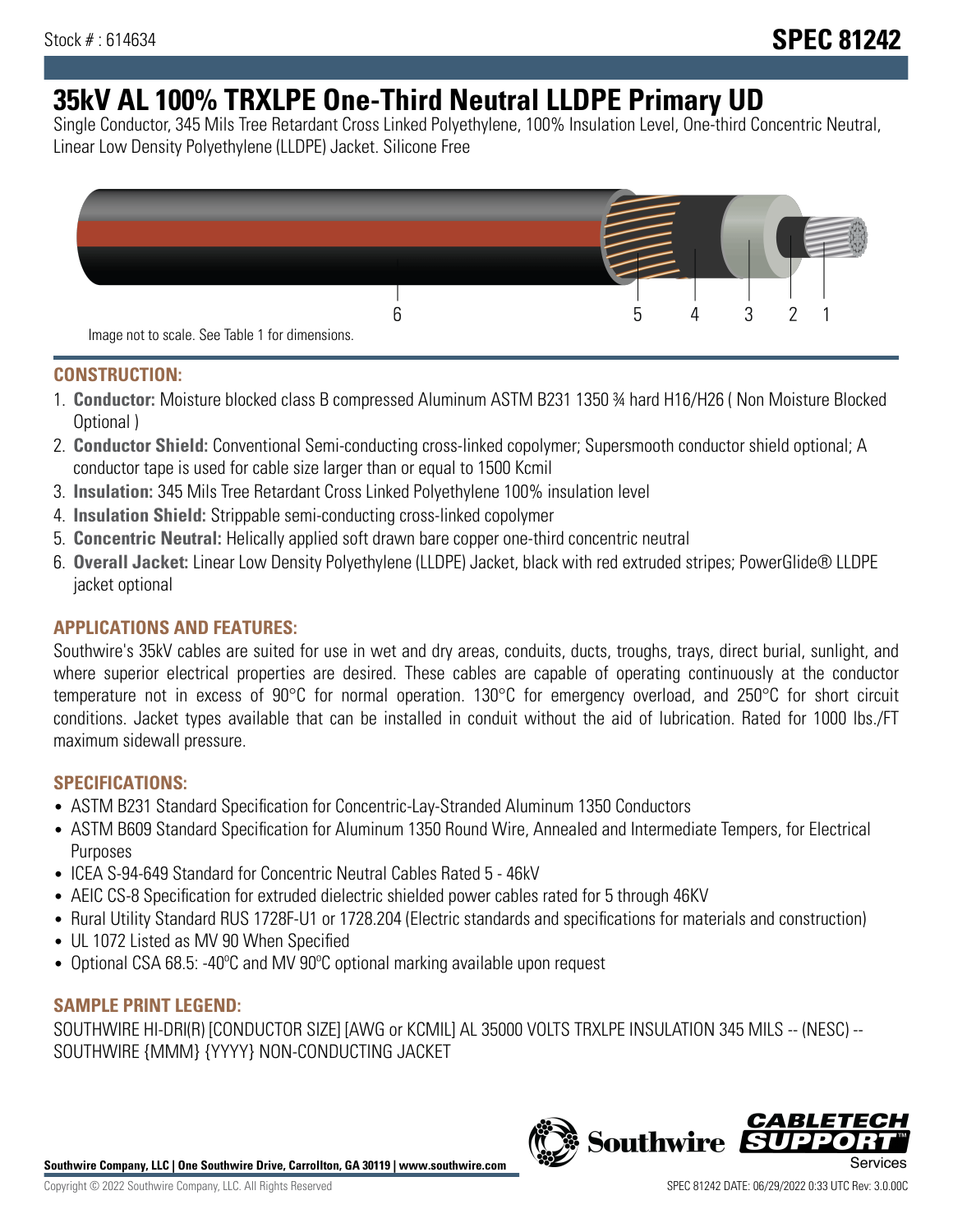## Stock # : 614634 **SPEC 81242**

#### **Table 1 – Weights and Measurements**

| Stock<br>Number | Cond<br>Size <sup>1</sup> | <b>Diameter</b><br><b>Over</b><br>Conductor | <b>Diameter</b><br>Over<br>Insulation | lnsul.<br><b>Thickness</b> | Diameter<br>Over<br>Insulation<br><b>Shield</b> | Concentric<br><b>Neutral</b> | Neutral DC<br>Resistance<br>$25^{\circ}$ C | Jacket<br><b>Thickness</b> | Approx.<br>OD | Approx.<br>Weight     | Min<br><b>Bending</b><br>Radius | Max Pull<br>Tension* |
|-----------------|---------------------------|---------------------------------------------|---------------------------------------|----------------------------|-------------------------------------------------|------------------------------|--------------------------------------------|----------------------------|---------------|-----------------------|---------------------------------|----------------------|
|                 | AWG/<br>Kcmil             | inch                                        | inch                                  | mil                        | inch                                            | No. x AWG                    | $\Omega$ /1000ft                           | mil                        | inch          | ID.<br><b>Y1000ft</b> | inch                            | I <sub>b</sub>       |
| 614634          | 1000<br>(61)              | 1.117                                       | .862                                  | 345                        | .992                                            | 20x10                        | 0.052                                      | 80                         | 2.356         | 3011                  | 18.8                            | 6000                 |

All dimensions are nominal and subject to normal manufacturing tolerances

◊ Cable marked with this symbol is a standard stock item

\* Pulling tension based on pulling eye directly connected to conductor

! UL listed MV-90 Rated

^ HiDri Plus® - Water Blocking Powder

^^ HiDri Plus® - Water Blocking Powder. All Black Jacket

† 2/3 Concentric Neutral

§ HiDri Plus® - Water Blocking Powder. CSA Listed

#### **Table 2 – Electrical and Engineering Data**

| Cond.<br>Size | DC<br>Resistance<br>@25°C | 'AC<br>Resistance<br>$\oslash$ 90°C | Capacitive<br>Reactance @<br>60Hz | Inductive<br>Reactance<br>@ 60Hz | Charging<br>Current | <b>Dielectric</b><br>Loss | Zero<br>Sequence<br>Impedance* | Positive<br>Sequence<br>Impedance* | Short<br>Circuit<br>Current @<br>30 Cycle | Allowable<br>Ampacity in<br>Duct 90°C1 | Allowable<br>Ampacity<br><b>Directly</b><br>Buried 90°C‡ |
|---------------|---------------------------|-------------------------------------|-----------------------------------|----------------------------------|---------------------|---------------------------|--------------------------------|------------------------------------|-------------------------------------------|----------------------------------------|----------------------------------------------------------|
| AWG/<br>Kcmil | $\Omega/1000$ ft          | $\Omega/1000$ ft                    | $M\Omega^*1000$ ft                | $\Omega/1000$ ft                 |                     | A/1000ft W/1000ft         | $Q/1000$ ft                    | $\Omega$ /1000ft                   | Amp                                       | Amp                                    | Amp                                                      |
| 1000<br>(61)  | 0.0177                    | 0.023                               | 0.032                             | 0.038                            | 0.641               | 3.889                     |                                | $ 0.077+0.029 0.029+0.035 $        | 8956.4                                    | 530                                    | 620                                                      |

\* Calculations are based on three cables triplexed / concentric shield / Conductor temperature of 90°C / Shield temperature of 45°C / Earth resistivity of 100 ohmsmeter

† Ampacities are based on Figure 7 of ICEA P-117-734 (Single circuit trefoil, 100% load factor, 90°C conductor temperature, earth RHO 90, 36" burial depth)

‡ Ampacities are based on Figure 1 of ICEA P-117-734 (Single circuit trefoil, 100% load factor, 90°C conductor temperature, earth RHO 90, 36" burial depth)

#### **Table 3 – Weights and Measurements (Metric)**

| Stock<br>Number | Cond.<br><b>Size</b> | <b>Diameter</b><br><b>Over</b><br>Conductor | <b>Diameter</b><br>Over<br>Insulation | lnsul.<br><b>Thickness</b> | <b>Diameter</b><br>Over<br>Insulation<br><b>Shield</b> | Concentric<br><b>Neutral</b> | Neutral DC<br>Resistance<br>$25^{\circ}$ C | Jacket<br><b>Thickness</b> | Approx.<br>0D | Approx.<br>Weight | Min<br>Bending<br>Radius | Max Pull<br>Tension* |
|-----------------|----------------------|---------------------------------------------|---------------------------------------|----------------------------|--------------------------------------------------------|------------------------------|--------------------------------------------|----------------------------|---------------|-------------------|--------------------------|----------------------|
|                 | AWG/<br>Kcmil        | mm                                          | mm                                    | mm                         | mm                                                     | No. x AWG                    | $\Omega$ /km                               | mm                         | mm            | ka/km             | mm                       | newton               |
| 614634          | 1000<br>(61)         | 28.37                                       | 47.29                                 | 8.76                       | 50.60                                                  | 20x10                        | 0.17                                       | 2.03                       | 59.84         | 4481              | 477.52                   | 26700                |

All dimensions are nominal and subject to normal manufacturing tolerances

◊ Cable marked with this symbol is a standard stock item

\* Pulling tension based on pulling eye directly connected to conductor

! UL listed MV-90 Rated

^ HiDri Plus® - Water Blocking Powder

^^ HiDri Plus® - Water Blocking Powder. All Black Jacket

† 2/3 Concentric Neutral

§ HiDri Plus® - Water Blocking Powder. CSA Listed

## **Table 4 – Electrical and Engineering Data (Metric)**

| 1000<br>(61) | 0.0581 | 0.08 | 0.0098 | 0.1247 | 2.103 |  |  | 12.7592 $ 0.077+i0.029 0.029+i0.035 $ | 18956.4 | 530 | 620 |
|--------------|--------|------|--------|--------|-------|--|--|---------------------------------------|---------|-----|-----|
|--------------|--------|------|--------|--------|-------|--|--|---------------------------------------|---------|-----|-----|

\* Calculations are based on three cables triplexed / concentric shield / Conductor temperature of 90°C / Shield temperature of 45°C / Earth resistivity of 100 ohmsmeter



**Southwire** 

**CABLE** 

PPO